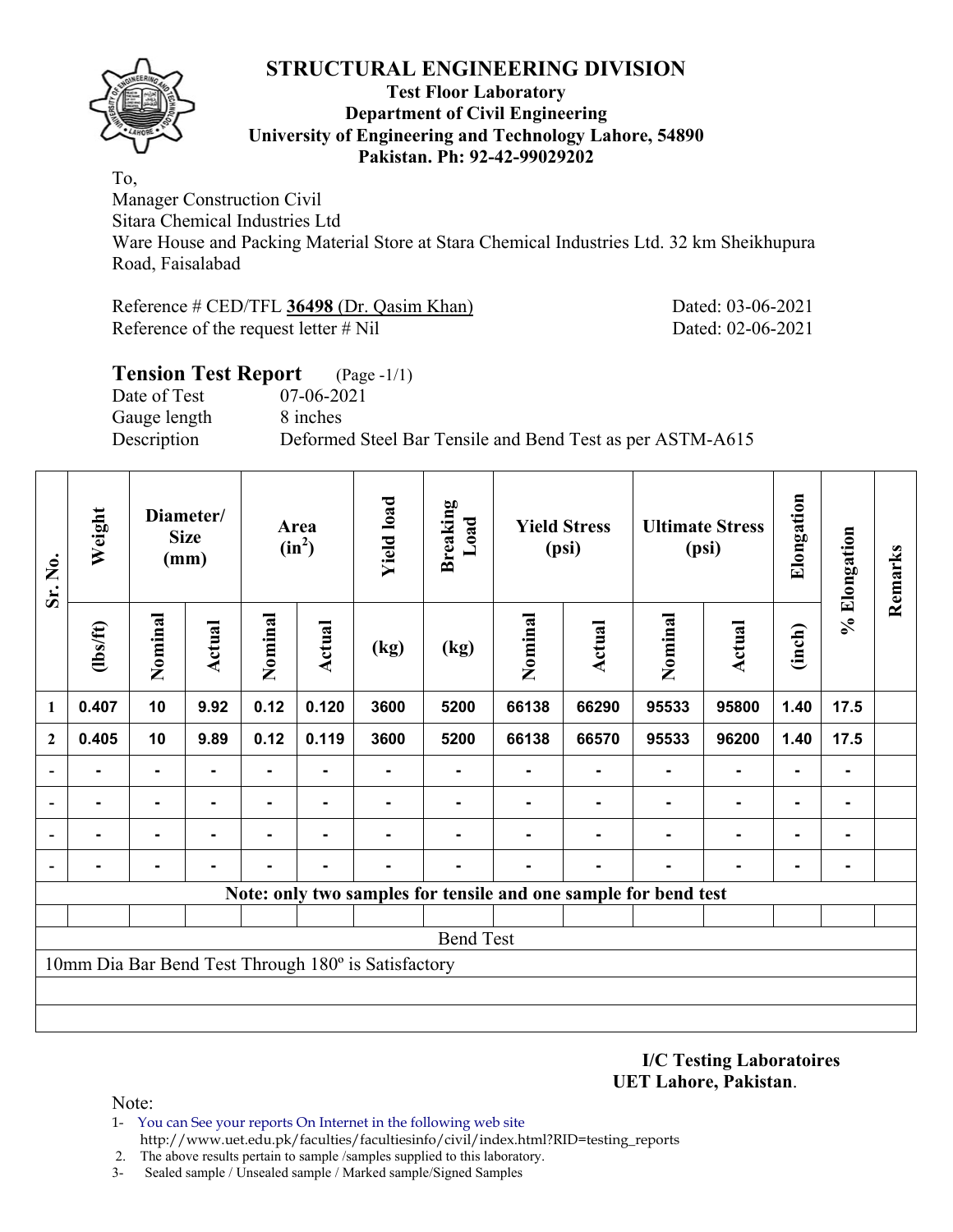

**Test Floor Laboratory Department of Civil Engineering University of Engineering and Technology Lahore, 54890 Pakistan. Ph: 92-42-99029202** 

To, Dr. Faisal Shabbir CEO Shabbir Hospital Daska/Sialkot

Reference # CED/TFL 36499 (Dr. Qasim Khan) Dated: 03-06-2021 Reference of the request letter # Nil Dated: 02-06-2021

| <b>Tension Test Report</b> | $(Page - 1/1)$                                            |
|----------------------------|-----------------------------------------------------------|
| Date of Test               | 07-06-2021                                                |
| Gauge length               | 8 inches                                                  |
| Description                | Deformed Steel Bar Tensile and Bend Test as per ASTM-A615 |
|                            |                                                           |

| Sr. No.                  | Weight         |                                 | Diameter/<br><b>Size</b><br>(inch) |                | Area<br>$(in^2)$ | <b>Yield load</b>                                   | <b>Breaking</b><br>Load | <b>Yield Stress</b><br>(psi) |               |                                                                | <b>Ultimate Stress</b><br>(psi) | Elongation     | % Elongation   | Remarks |
|--------------------------|----------------|---------------------------------|------------------------------------|----------------|------------------|-----------------------------------------------------|-------------------------|------------------------------|---------------|----------------------------------------------------------------|---------------------------------|----------------|----------------|---------|
|                          | $\frac{2}{10}$ | Nominal<br><b>Actual</b><br>3/8 |                                    | Nominal        | <b>Actual</b>    | (kg)                                                | (kg)                    | Nominal                      | <b>Actual</b> | Nominal                                                        | <b>Actual</b>                   | (inch)         |                |         |
| 1                        | 0.384          |                                 | 0.379                              | 0.11           | 0.113            | 3200                                                | 4600                    | 64200                        | 62490         | 92200                                                          | 89900                           | 1.20           | 15.0           |         |
|                          | $\blacksquare$ | $\blacksquare$                  | ۰                                  | $\blacksquare$ | $\blacksquare$   |                                                     | ۰                       |                              | ۰             | $\blacksquare$                                                 | $\blacksquare$                  | $\blacksquare$ |                |         |
|                          |                | $\blacksquare$                  |                                    | ۰              | $\blacksquare$   |                                                     |                         |                              |               | $\blacksquare$                                                 | $\blacksquare$                  | $\blacksquare$ |                |         |
|                          |                |                                 |                                    |                |                  |                                                     |                         |                              |               |                                                                |                                 | $\blacksquare$ | $\blacksquare$ |         |
|                          |                | -                               |                                    |                |                  |                                                     |                         |                              |               |                                                                | $\blacksquare$                  | ۰              | -              |         |
| $\overline{\phantom{0}}$ |                |                                 |                                    |                |                  |                                                     |                         |                              |               |                                                                |                                 | $\blacksquare$ | $\blacksquare$ |         |
|                          |                |                                 |                                    |                |                  |                                                     |                         |                              |               | Note: only one sample for tensile and one sample for bend test |                                 |                |                |         |
|                          |                |                                 |                                    |                |                  |                                                     |                         |                              |               |                                                                |                                 |                |                |         |
|                          |                |                                 |                                    |                |                  |                                                     | <b>Bend Test</b>        |                              |               |                                                                |                                 |                |                |         |
|                          |                |                                 |                                    |                |                  | 3/8" Dia Bar Bend Test Through 180° is Satisfactory |                         |                              |               |                                                                |                                 |                |                |         |
|                          |                |                                 |                                    |                |                  |                                                     |                         |                              |               |                                                                |                                 |                |                |         |
|                          |                |                                 |                                    |                |                  |                                                     |                         |                              |               |                                                                |                                 |                |                |         |

**I/C Testing Laboratoires UET Lahore, Pakistan**.

- 1- You can See your reports On Internet in the following web site http://www.uet.edu.pk/faculties/facultiesinfo/civil/index.html?RID=testing\_reports
- 2. The above results pertain to sample /samples supplied to this laboratory.
- 3- Sealed sample / Unsealed sample / Marked sample/Signed Samples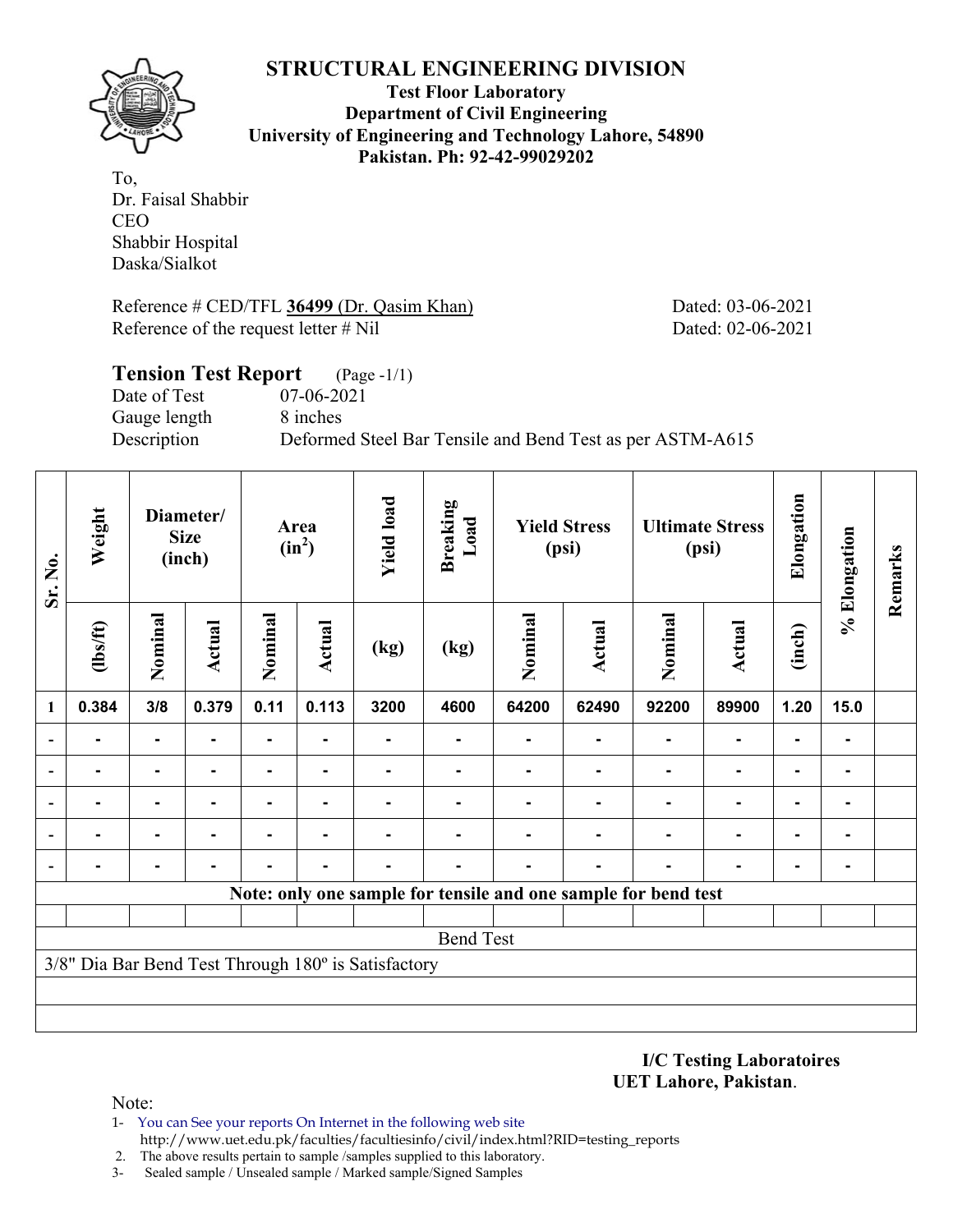

**Test Floor Laboratory Department of Civil Engineering University of Engineering and Technology Lahore, 54890 Pakistan. Ph: 92-42-99029202** 

Ref: CED/TFL/06/36500 Dated: 03-06-2021

Date of Calibration: 07-06-2021

#### **To Resident Engineer NESPAK Dualization & Improvement of Old Bannu Road / Domail – Khurrum Road Project (P – 01)**

Subject: **- CALIBRATION OF HYDRAULIC JACK (MARK: TFL/06/36500)** (Page – 1/2)

Reference to your Letter No. 3968/OBR/P-01/RE/GRD/962, dated: 04/05/2021 on the subject cited above. One Hydraulic Jack (Jack No. 093, Pump No. 681 (B1)) as received by us has been calibrated. The results are tabulated as under:

| <b>Total Range</b>       | $\chi$ ero - | 1000 $\text{(kg/cm}^2)$     |
|--------------------------|--------------|-----------------------------|
| <b>Calibrated Range:</b> | Zero -       | $600$ (kg/cm <sup>2</sup> ) |

| <b>Hydraulic Jack Reading</b><br>$\frac{1}{2}$ (kg/cm <sup>2)</sup> | 10 | 60    | 120   | 180   | 240   | 300   | 360   | 420    | 480    | 540    | 600    |
|---------------------------------------------------------------------|----|-------|-------|-------|-------|-------|-------|--------|--------|--------|--------|
| Calibrated Load (kg)                                                |    | 15400 | 32400 | 49000 | 66200 | 82400 | 99400 | 115400 | 132000 | 148000 | 164600 |
| Calibrated Pressure (kg/cm <sup>2</sup> )                           |    | 58    | 121   | 183   | 248   | 308   | 372   | 432    | 494    | 554    | 616    |

The Ram Area of Jack =  $267.2 \text{ cm}^2$ 



**I/C Testing Laboratoires UET Lahore, Pakistan**.

- 1- You can See your reports On Internet in the following web site http://www.uet.edu.pk/faculties/facultiesinfo/civil/index.html?RID=testing\_reports
- 2. The above results pertain to sample /samples supplied to this laboratory.
- 3- Sealed sample / Unsealed sample / Marked sample/Signed Samples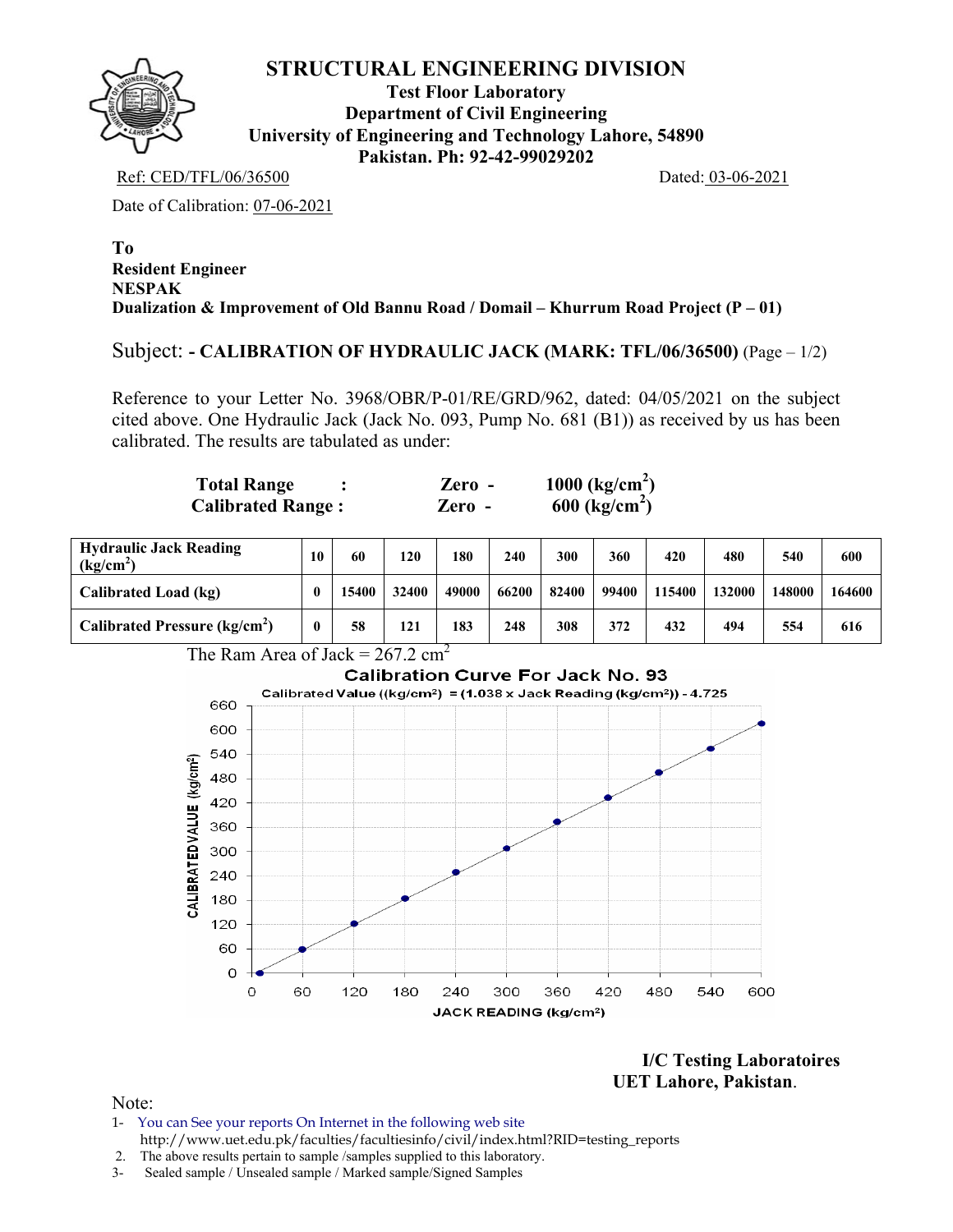

**Test Floor Laboratory Department of Civil Engineering University of Engineering and Technology Lahore, 54890 Pakistan. Ph: 92-42-99029202** 

Ref: CED/TFL/06/36500 Dated: 03-06-2021

Date of Calibration: 07-06-2021

#### **To Resident Engineer NESPAK Dualization & Improvement of Old Bannu Road / Domail – Khurrum Road Project (P – 01)**

Subject: **- CALIBRATION OF HYDRAULIC JACK (MARK: TFL/06/36500)** (Page – 2/2)

Reference to your Letter No. 3968/OBR/P-01/RE/GRD/962, dated: 04/05/2021 on the subject cited above. One Hydraulic Jack (Jack No. 77, Pump No. 185 (B1)) as received by us has been calibrated. The results are tabulated as under:

| Total Range              | Zero   | $1000$ (bar) |
|--------------------------|--------|--------------|
| <b>Calibrated Range:</b> | Zero - | 660 (bar)    |

| <b>Hydraulic Jack Reading</b><br>(bar) | 20 | 60    | 120   | 180   | 240   | 300   | 360   | 420    | 480    | 540    | 600    | 660    |
|----------------------------------------|----|-------|-------|-------|-------|-------|-------|--------|--------|--------|--------|--------|
| Calibrated Load (kg)                   | 0  | 10600 | 28800 | 45200 | 62600 | 80600 | 99200 | 115400 | 132400 | 147600 | 166600 | 183600 |
| <b>Calibrated Pressure (bar)</b>       | 0  | 39    | 106   | 166   | 230   | 296   | 364   | 424    | 486    | 542    | 611    | 674    |





**I/C Testing Laboratoires UET Lahore, Pakistan**.

- 1- You can See your reports On Internet in the following web site http://www.uet.edu.pk/faculties/facultiesinfo/civil/index.html?RID=testing\_reports
- 2. The above results pertain to sample /samples supplied to this laboratory.
- 3- Sealed sample / Unsealed sample / Marked sample/Signed Samples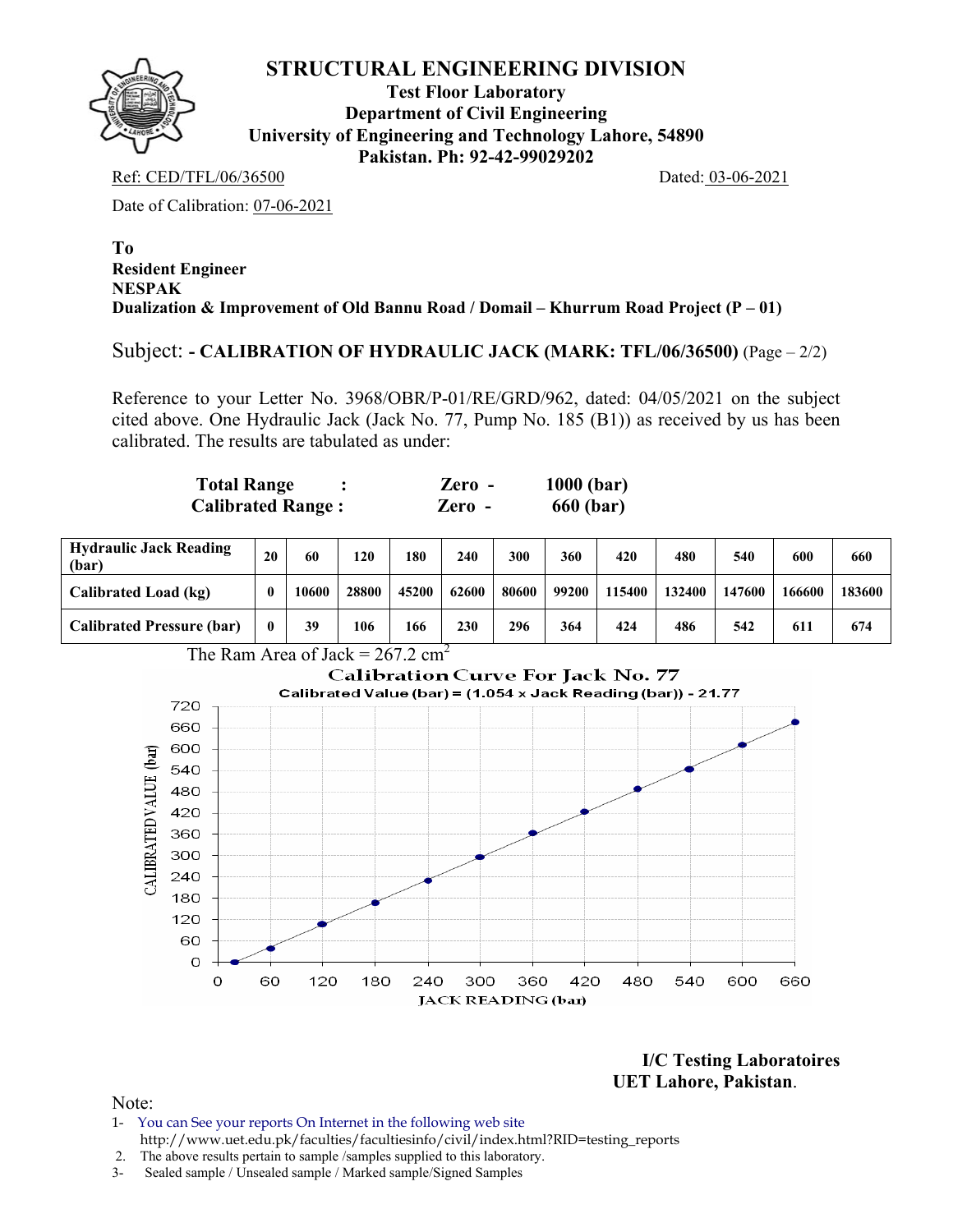

#### **Test Floor Laboratory Department of Civil Engineering University of Engineering and Technology Lahore, 54890 Pakistan. Ph: 92-42-99029202**

To, Resident Engineer (The Engineer Representative) ACE – Jv Pavron F/S, Design and Reconstruction of RCC Bridges, Sh: Package-II Kanawar Bridge on Charsadda-Tangi Road alongwith Additional of 1.25 km Charsadda Tangi Road (from Tangi Bazar to Abazai)

| Reference $\#$ CED/TFL 36502 (Dr. Qasim Khan)          | Dated: 03-06-2021 |
|--------------------------------------------------------|-------------------|
| Reference of the request letter $\#$ ACE/RE/KB&CTR/084 | Dated: 01-06-2021 |

# **Tension Test Report** (Page -1/4)

Date of Test 07-06-2021 Gauge length 640 mm Description Steel Strand Tensile Test as per ASTM A-416-94a

| Sr. No.          | <b>Nominal</b><br><b>Diameter</b> | <b>Nominal</b><br>Weight | <b>Measured</b><br>weight | <b>Yield strength</b><br>clause $(6.3)$ |        | strength<br>clause $(6.2)$ | <b>Breaking</b> | Modulus of<br>Elasticity<br>Young's<br>$\mathbf{H}$ | % Elongation | Remarks / Coil No. |
|------------------|-----------------------------------|--------------------------|---------------------------|-----------------------------------------|--------|----------------------------|-----------------|-----------------------------------------------------|--------------|--------------------|
|                  | (mm)                              | (kg/km)                  | (kg/km)                   | (kg)                                    | (kN)   | (kg)                       | (kN)            | GPa                                                 |              |                    |
| $\mathbf{1}$     | 12.70<br>(1/2")                   | 775.0                    | 780.0                     | 17500                                   | 171.68 | 19600                      | 192.28          | 199                                                 | >3.50        | 22592              |
| $\boldsymbol{2}$ | 12.70<br>(1/2")                   | 775.0                    | 781.0                     | 17200                                   | 168.73 | 19700                      | 193.26          | 198                                                 | >3.50        | 22599              |
| $\mathbf{3}$     | 12.70<br>(1/2")                   | 775.0                    | 782.0                     | 18300                                   | 179.52 | 19800                      | 194.24          | 199                                                 | >3.50        | 22600              |
|                  | $\overline{\phantom{a}}$          |                          |                           | $\qquad \qquad \blacksquare$            |        |                            |                 |                                                     |              |                    |
|                  | $\overline{\phantom{0}}$          |                          |                           | $\blacksquare$                          |        |                            |                 |                                                     |              |                    |
|                  |                                   |                          |                           |                                         |        |                            |                 |                                                     |              |                    |
|                  |                                   |                          |                           | Only three samples for Test             |        |                            |                 |                                                     |              |                    |

Note:

1. Modulus of Elasticity is based on nominal steel area of the steel strand vide clause 13.3 of ASTM – A416a

2. Load versus percentage strain graphs are attached

**I/C Testing Laboratoires UET Lahore, Pakistan**.

Note:

1- You can See your reports On Internet in the following web site http://www.uet.edu.pk/faculties/facultiesinfo/civil/index.html?RID=testing\_reports

2. The above results pertain to sample /samples supplied to this laboratory.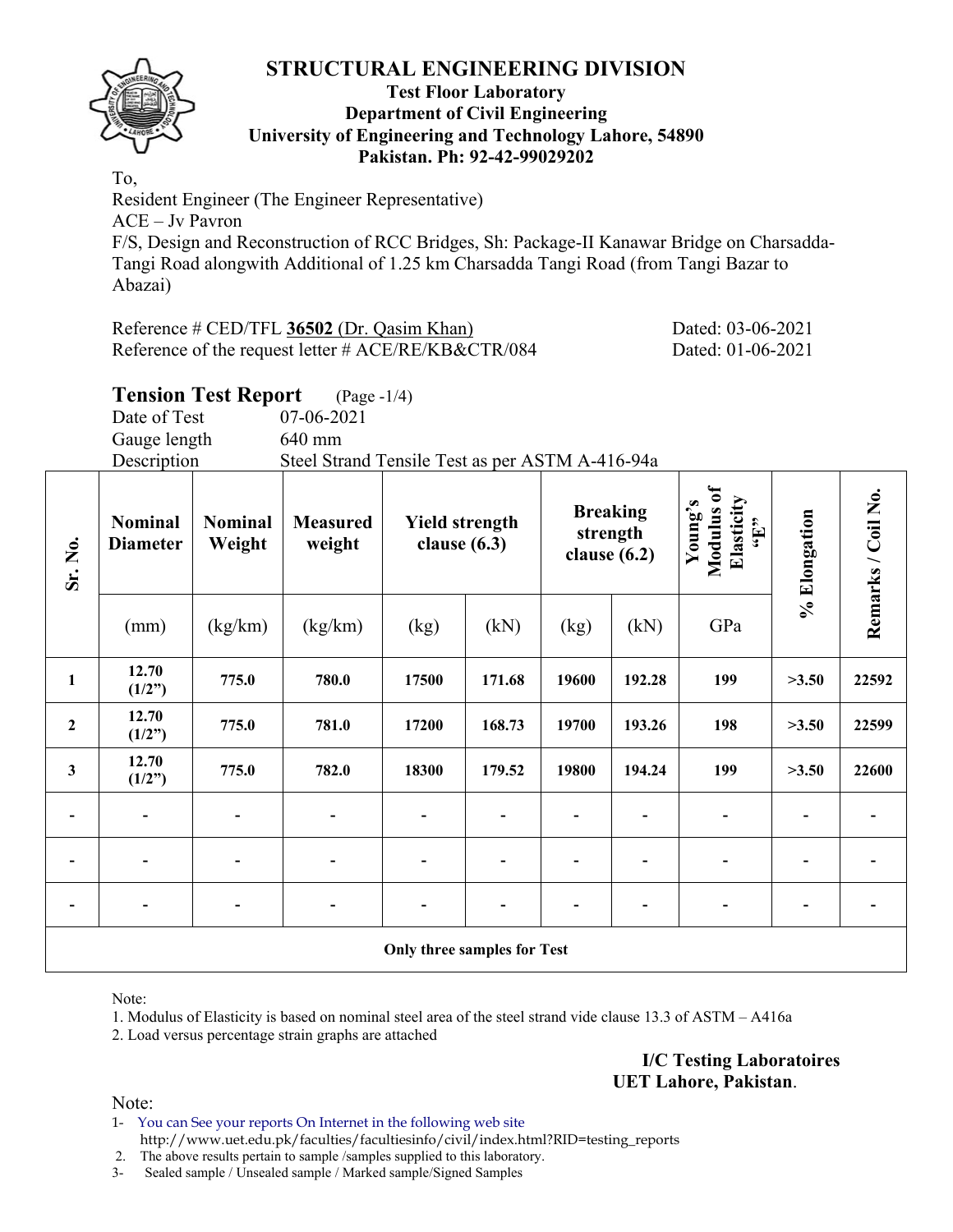

#### **Test Floor Laboratory Department of Civil Engineering University of Engineering and Technology Lahore, 54890 Pakistan. Ph: 92-42-99029202**

To, Resident Engineer (The Engineer Representative) ACE – Jv Pavron F/S, Design and Reconstruction of RCC Bridges, Sh: Package-II Kanawar Bridge on Charsadda-Tangi Road alongwith Additional of 1.25 km Charsadda Tangi Road (from Tangi Bazar to Abazai)

Reference # CED/TFL **36502** (Dr. Qasim Khan) Dated: 03-06-2021 Reference of the request letter # ACE/RE/KB&CTR/084 Dated: 01-06-2021

## **Graph**  $(Page - 2/4)$



**I/C Testing Laboratoires UET Lahore, Pakistan**.

- 1- You can See your reports On Internet in the following web site http://www.uet.edu.pk/faculties/facultiesinfo/civil/index.html?RID=testing\_reports
- 2. The above results pertain to sample /samples supplied to this laboratory.
- 3- Sealed sample / Unsealed sample / Marked sample/Signed Samples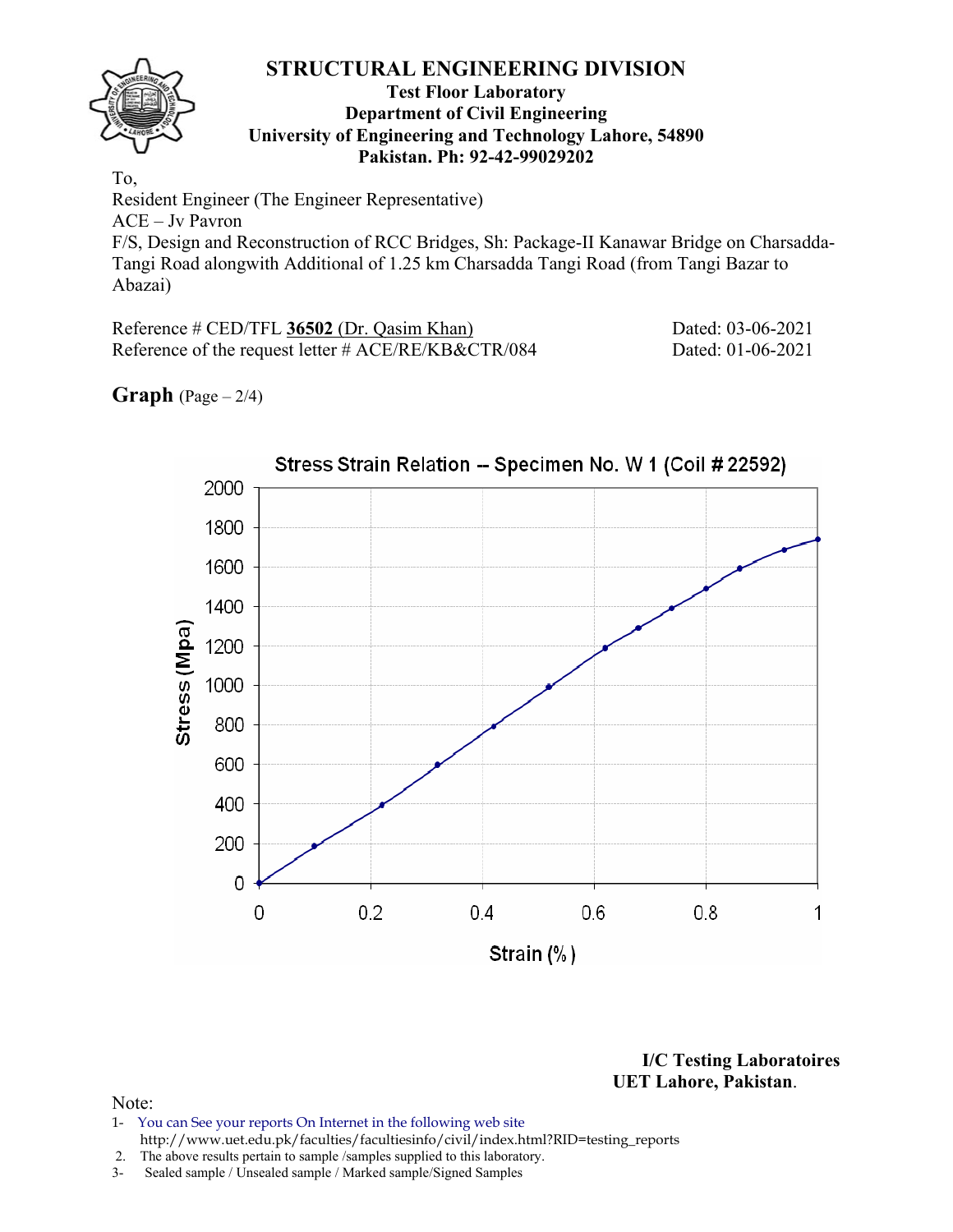

#### **Test Floor Laboratory Department of Civil Engineering University of Engineering and Technology Lahore, 54890 Pakistan. Ph: 92-42-99029202**

To, Resident Engineer (The Engineer Representative) ACE – Jv Pavron F/S, Design and Reconstruction of RCC Bridges, Sh: Package-II Kanawar Bridge on Charsadda-Tangi Road alongwith Additional of 1.25 km Charsadda Tangi Road (from Tangi Bazar to Abazai)

Reference # CED/TFL **36502** (Dr. Qasim Khan) Dated: 03-06-2021 Reference of the request letter # ACE/RE/KB&CTR/084 Dated: 01-06-2021

## **Graph**  $(Page - 3/4)$



**I/C Testing Laboratoires UET Lahore, Pakistan**.

- 1- You can See your reports On Internet in the following web site http://www.uet.edu.pk/faculties/facultiesinfo/civil/index.html?RID=testing\_reports
- 2. The above results pertain to sample /samples supplied to this laboratory.
- 3- Sealed sample / Unsealed sample / Marked sample/Signed Samples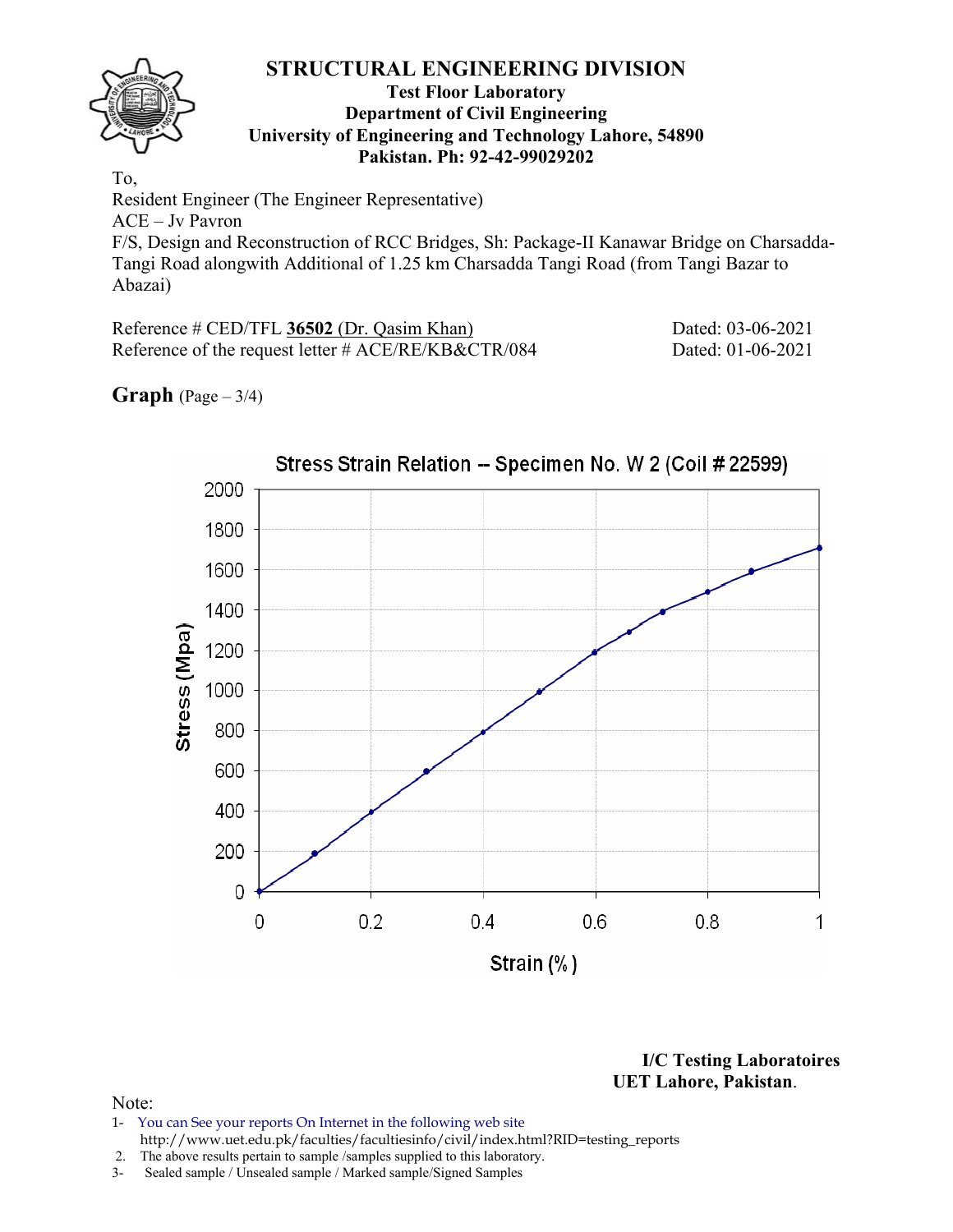

#### **Test Floor Laboratory Department of Civil Engineering University of Engineering and Technology Lahore, 54890 Pakistan. Ph: 92-42-99029202**

To, Resident Engineer (The Engineer Representative) ACE – Jv Pavron F/S, Design and Reconstruction of RCC Bridges, Sh: Package-II Kanawar Bridge on Charsadda-Tangi Road alongwith Additional of 1.25 km Charsadda Tangi Road (from Tangi Bazar to Abazai)

Reference # CED/TFL **36502** (Dr. Qasim Khan) Dated: 03-06-2021 Reference of the request letter # ACE/RE/KB&CTR/084 Dated: 01-06-2021

## **Graph**  $(Page - 4/4)$



**I/C Testing Laboratoires UET Lahore, Pakistan**.

- 1- You can See your reports On Internet in the following web site http://www.uet.edu.pk/faculties/facultiesinfo/civil/index.html?RID=testing\_reports
- 2. The above results pertain to sample /samples supplied to this laboratory.
- 3- Sealed sample / Unsealed sample / Marked sample/Signed Samples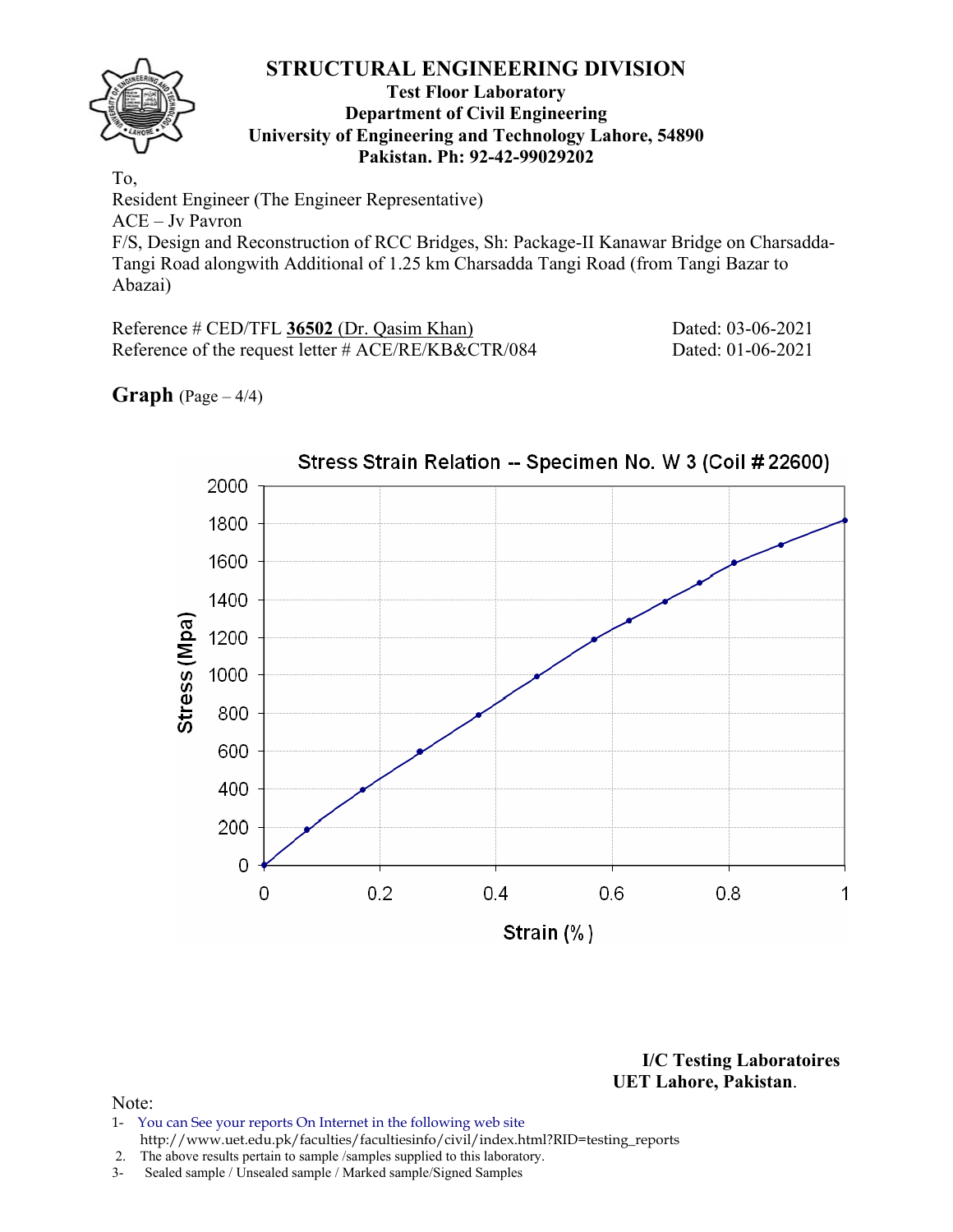

#### **Test Floor Laboratory Department of Civil Engineering University of Engineering and Technology Lahore, 54890 Pakistan. Ph: 92-42-99029202**

To, Manager Civil Works Mishat Mills Limited Construction of Nishat Stitching Extension Unit 31, Lahore (Ittefaq Building Solutions Pvt Ltd)

Reference # CED/TFL **36504** (Dr. Qasim Khan) Dated: 03-06-2021 Reference of the request letter # NDF/SUE/0102 Dated: 03-06-2021

## **Tension Test Report** (Page -1/1) Date of Test 07-06-2021 Gauge length 8 inches Description Deformed Steel Bar Tensile and Bend Test as per ASTM-A615

| Sr. No.                  | Weight         |                | Diameter/<br><b>Size</b><br>(mm) |         | Area<br>$(in^2)$ |                                                     | <b>Breaking</b><br>Load |         | <b>Yield Stress</b><br>(psi)                                   |                | <b>Ultimate Stress</b><br>(psi) | Elongation | % Elongation | Remarks       |
|--------------------------|----------------|----------------|----------------------------------|---------|------------------|-----------------------------------------------------|-------------------------|---------|----------------------------------------------------------------|----------------|---------------------------------|------------|--------------|---------------|
|                          | $\frac{2}{10}$ | Nominal        | <b>Actual</b>                    | Nominal | Actual           | (kg)                                                | (kg)                    | Nominal | <b>Actual</b>                                                  | Nominal        | <b>Actual</b>                   | (inch)     |              |               |
| 1                        | 0.383          | 10             | 9.61                             | 0.12    | 0.112            | 3300                                                | 4600                    | 60627   | 64680                                                          | 84510          | 90200                           | 1.30       | 16.3         |               |
| $\blacksquare$           |                | $\blacksquare$ |                                  | ۰       |                  |                                                     |                         |         |                                                                | $\blacksquare$ |                                 |            | ۰.           | Afco<br>Steel |
| $\overline{\phantom{a}}$ |                | $\blacksquare$ |                                  | ۰       |                  |                                                     |                         |         |                                                                |                | $\blacksquare$                  |            | ٠            |               |
| $\overline{\phantom{0}}$ |                | $\blacksquare$ |                                  |         | -                |                                                     |                         |         |                                                                |                |                                 |            |              |               |
| $\overline{\phantom{a}}$ |                | -              |                                  |         |                  |                                                     |                         |         |                                                                |                |                                 |            |              |               |
| $\overline{\phantom{a}}$ |                |                |                                  |         |                  |                                                     |                         |         |                                                                |                |                                 |            |              |               |
|                          |                |                |                                  |         |                  |                                                     |                         |         | Note: only one sample for tensile and one sample for bend test |                |                                 |            |              |               |
|                          |                |                |                                  |         |                  |                                                     |                         |         |                                                                |                |                                 |            |              |               |
|                          |                |                |                                  |         |                  |                                                     | <b>Bend Test</b>        |         |                                                                |                |                                 |            |              |               |
|                          |                |                |                                  |         |                  | 10mm Dia Bar Bend Test Through 180° is Satisfactory |                         |         |                                                                |                |                                 |            |              |               |
|                          |                |                |                                  |         |                  |                                                     |                         |         |                                                                |                |                                 |            |              |               |
|                          |                |                |                                  |         |                  |                                                     |                         |         |                                                                |                |                                 |            |              |               |

**I/C Testing Laboratoires UET Lahore, Pakistan**.

- 1- You can See your reports On Internet in the following web site http://www.uet.edu.pk/faculties/facultiesinfo/civil/index.html?RID=testing\_reports
- 2. The above results pertain to sample /samples supplied to this laboratory.
- 3- Sealed sample / Unsealed sample / Marked sample/Signed Samples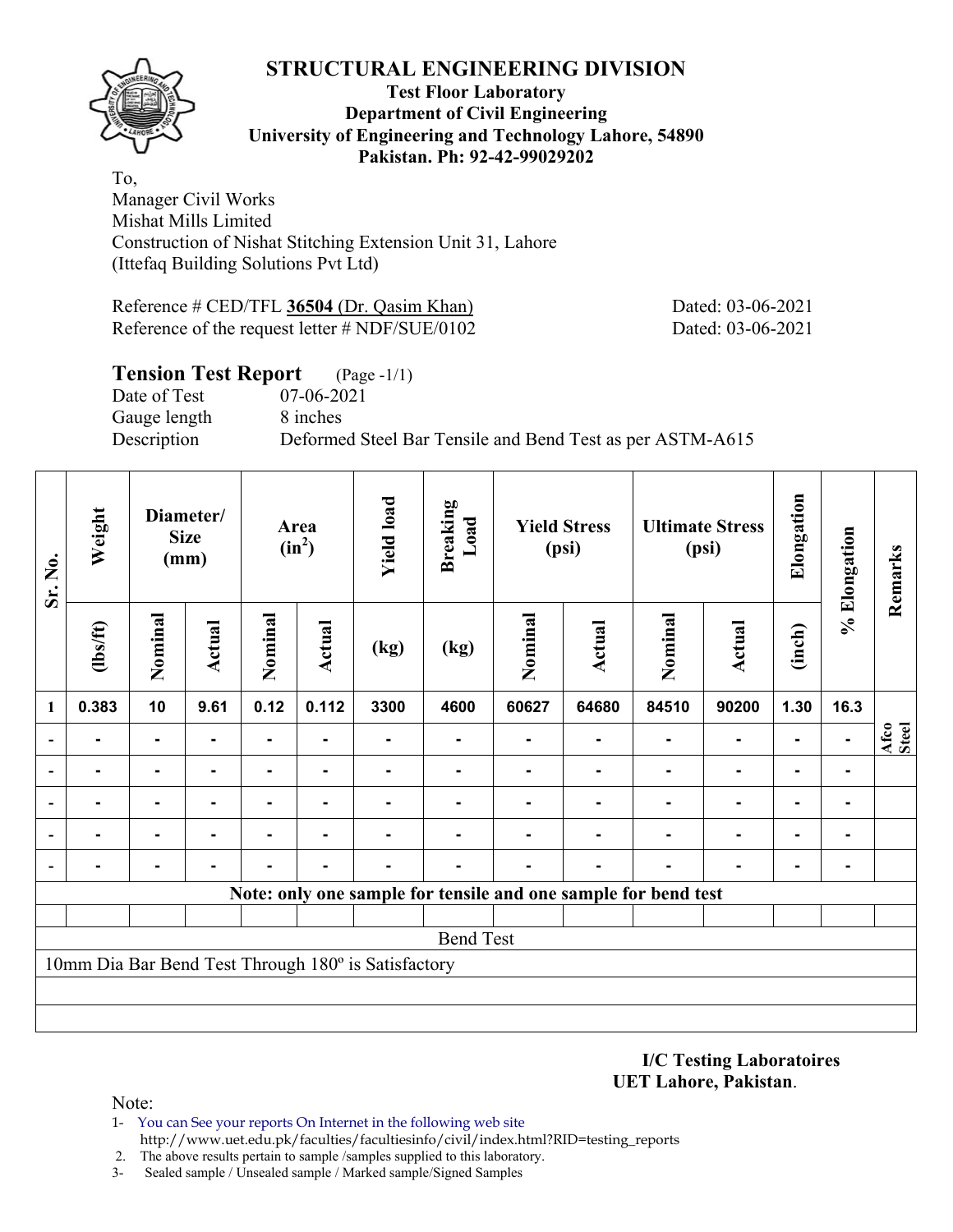

#### **Test Floor Laboratory Department of Civil Engineering University of Engineering and Technology Lahore, 54890 Pakistan. Ph: 92-42-99029202**

To, R.E NESPAK Sahiwal Division

Punjab Economic Stimulus Programme (Rural Accessibility Programme Phase-II for the Financial Year 202-21

Reference # CED/TFL **36505** (Dr. Qasim Khan) Dated: 03-06-2021 Reference of the request letter # Sahiwal/RAPII/WA/03 Dated: 21-05-2021

### **Tension Test Report** (Page -1/1) Date of Test 07-06-2021 Gauge length 8 inches Description Deformed Steel Bar Tensile and Bend Test as per ASTM-A615

| Sr. No.      | Weight                                        |                   | Diameter/<br><b>Size</b> | Area<br>$(in^2)$ |                | <b>Yield load</b> | <b>Breaking</b><br>Load |         | <b>Yield Stress</b><br>(psi)                                    |         | <b>Ultimate Stress</b><br>(psi) | Elongation     | % Elongation | Remarks |
|--------------|-----------------------------------------------|-------------------|--------------------------|------------------|----------------|-------------------|-------------------------|---------|-----------------------------------------------------------------|---------|---------------------------------|----------------|--------------|---------|
|              | (1bs/ft)                                      | Nominal<br>$(\#)$ | <b>Actual</b><br>(inch)  | Nominal          | Actual         | (kg)              | (kg)                    | Nominal | <b>Actual</b>                                                   | Nominal | <b>Actual</b>                   | (inch)         |              |         |
| 1            | 0.391                                         | $\mathbf{3}$      | 0.383                    | 0.11             | 0.115          | 2900              | 3600                    | 58200   | 55560                                                           | 72200   | 69000                           | 1.70           | 21.3         |         |
| $\mathbf{2}$ | 0.389                                         | $\mathbf{3}$      | 0.381                    | 0.11             | 0.114          | 3000              | 3600                    | 60200   | 57850                                                           | 72200   | 69500                           | 1.70           | 21.3         |         |
|              |                                               |                   |                          | ۰                |                |                   |                         |         |                                                                 |         | $\blacksquare$                  |                |              |         |
|              | $\blacksquare$                                | $\blacksquare$    |                          | ۰                |                |                   |                         |         |                                                                 |         | $\blacksquare$                  | $\blacksquare$ |              |         |
|              |                                               | $\blacksquare$    |                          | ۰                | $\blacksquare$ |                   |                         |         |                                                                 |         | $\blacksquare$                  | $\blacksquare$ |              |         |
|              |                                               |                   |                          |                  |                |                   |                         |         |                                                                 |         |                                 |                |              |         |
|              |                                               |                   |                          |                  |                |                   |                         |         | Note: only two samples for tensile and one sample for bend test |         |                                 |                |              |         |
|              |                                               |                   |                          |                  |                |                   |                         |         |                                                                 |         |                                 |                |              |         |
|              |                                               |                   |                          |                  |                |                   | <b>Bend Test</b>        |         |                                                                 |         |                                 |                |              |         |
|              | #3 Bar Bend Test Through 180° is Satisfactory |                   |                          |                  |                |                   |                         |         |                                                                 |         |                                 |                |              |         |
|              |                                               |                   |                          |                  |                |                   |                         |         |                                                                 |         |                                 |                |              |         |
|              |                                               |                   |                          |                  |                |                   |                         |         |                                                                 |         |                                 |                |              |         |

**I/C Testing Laboratoires UET Lahore, Pakistan**.

- 1- You can See your reports On Internet in the following web site http://www.uet.edu.pk/faculties/facultiesinfo/civil/index.html?RID=testing\_reports
- 2. The above results pertain to sample /samples supplied to this laboratory.
- 3- Sealed sample / Unsealed sample / Marked sample/Signed Samples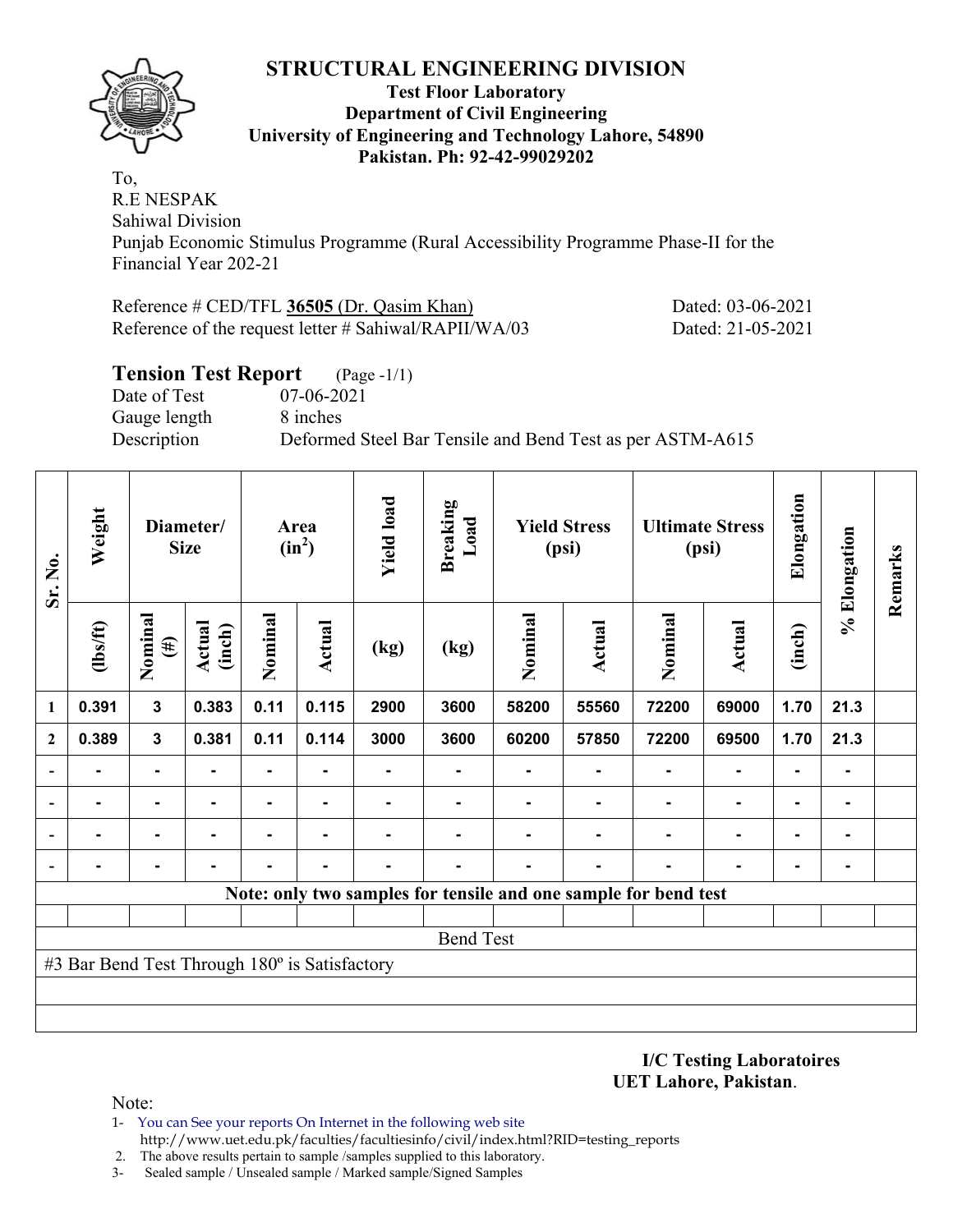

#### **Test Floor Laboratory Department of Civil Engineering University of Engineering and Technology Lahore, 54890 Pakistan. Ph: 92-42-99029202**

To, M/S CM Engineering (Pvt) Ltd Lahore (Long Haul Metro Project Site ID : 8893, 8716, 8098, 8109, 8695)

Reference # CED/TFL **36506** (Dr. Qasim Khan) Dated: 03-06-2021 Reference of the request letter # CME/Steel/CMPAK/304 Dated: 02-06-2021

# **Tension Test Report** (Page -1/1)

Date of Test 07-06-2021 Gauge length 8 inches

Description Deformed Steel Bar Tensile and Bend Test as per ASTM-A615

| Sr. No.                  | Weight   |                | Diameter/<br><b>Size</b><br>(mm) |         | Area<br>$(in^2)$                                   | <b>Yield load</b><br><b>Breaking</b><br>Load        |                                                                 | <b>Yield Stress</b><br>(psi) |                | <b>Ultimate Stress</b><br>(psi) |                | Elongation     | % Elongation | Remarks |
|--------------------------|----------|----------------|----------------------------------|---------|----------------------------------------------------|-----------------------------------------------------|-----------------------------------------------------------------|------------------------------|----------------|---------------------------------|----------------|----------------|--------------|---------|
|                          | (1bs/ft) | Nominal        | Actual                           | Nominal | Nominal<br>Actual<br><b>Actual</b><br>(kg)<br>(kg) |                                                     | Nominal                                                         | Actual                       | (inch)         |                                 |                |                |              |         |
| $\mathbf{1}$             | 0.358    | 10             | 9.29                             | 0.12    | 0.105                                              | 3100                                                | 4500                                                            | 56952                        | 64970          | 82673                           | 94400          | 1.40           | 17.5         |         |
| $\boldsymbol{2}$         | 0.370    | 10             | 9.45                             | 0.12    | 0.109                                              | 3300                                                | 4900                                                            | 60627                        | 66900          | 90021                           | 99400          | 1.20           | 15.0         |         |
| $\overline{\phantom{a}}$ |          | $\blacksquare$ |                                  |         |                                                    |                                                     |                                                                 |                              |                |                                 | $\blacksquare$ | $\blacksquare$ |              |         |
| $\overline{\phantom{a}}$ |          | $\blacksquare$ | $\overline{\phantom{0}}$         |         |                                                    |                                                     |                                                                 |                              |                |                                 | $\blacksquare$ | $\blacksquare$ | ٠            |         |
| $\overline{\phantom{a}}$ | ۰        | $\blacksquare$ | -                                | ۰       | $\blacksquare$                                     | ۰                                                   |                                                                 |                              | $\blacksquare$ | ۰                               | $\blacksquare$ | ۰              | ۰            |         |
|                          |          | ۰              | -                                |         | $\blacksquare$                                     |                                                     |                                                                 |                              | $\blacksquare$ |                                 | $\blacksquare$ | $\blacksquare$ | -            |         |
|                          |          |                |                                  |         |                                                    |                                                     | Note: only two samples for tensile and one sample for bend test |                              |                |                                 |                |                |              |         |
|                          |          |                |                                  |         |                                                    |                                                     |                                                                 |                              |                |                                 |                |                |              |         |
|                          |          |                |                                  |         |                                                    |                                                     | <b>Bend Test</b>                                                |                              |                |                                 |                |                |              |         |
|                          |          |                |                                  |         |                                                    | 10mm Dia Bar Bend Test Through 180° is Satisfactory |                                                                 |                              |                |                                 |                |                |              |         |
|                          |          |                |                                  |         |                                                    |                                                     |                                                                 |                              |                |                                 |                |                |              |         |
|                          |          |                |                                  |         |                                                    |                                                     |                                                                 |                              |                |                                 |                |                |              |         |

**I/C Testing Laboratoires UET Lahore, Pakistan**.

Note:

1- You can See your reports On Internet in the following web site http://www.uet.edu.pk/faculties/facultiesinfo/civil/index.html?RID=testing\_reports

2. The above results pertain to sample /samples supplied to this laboratory.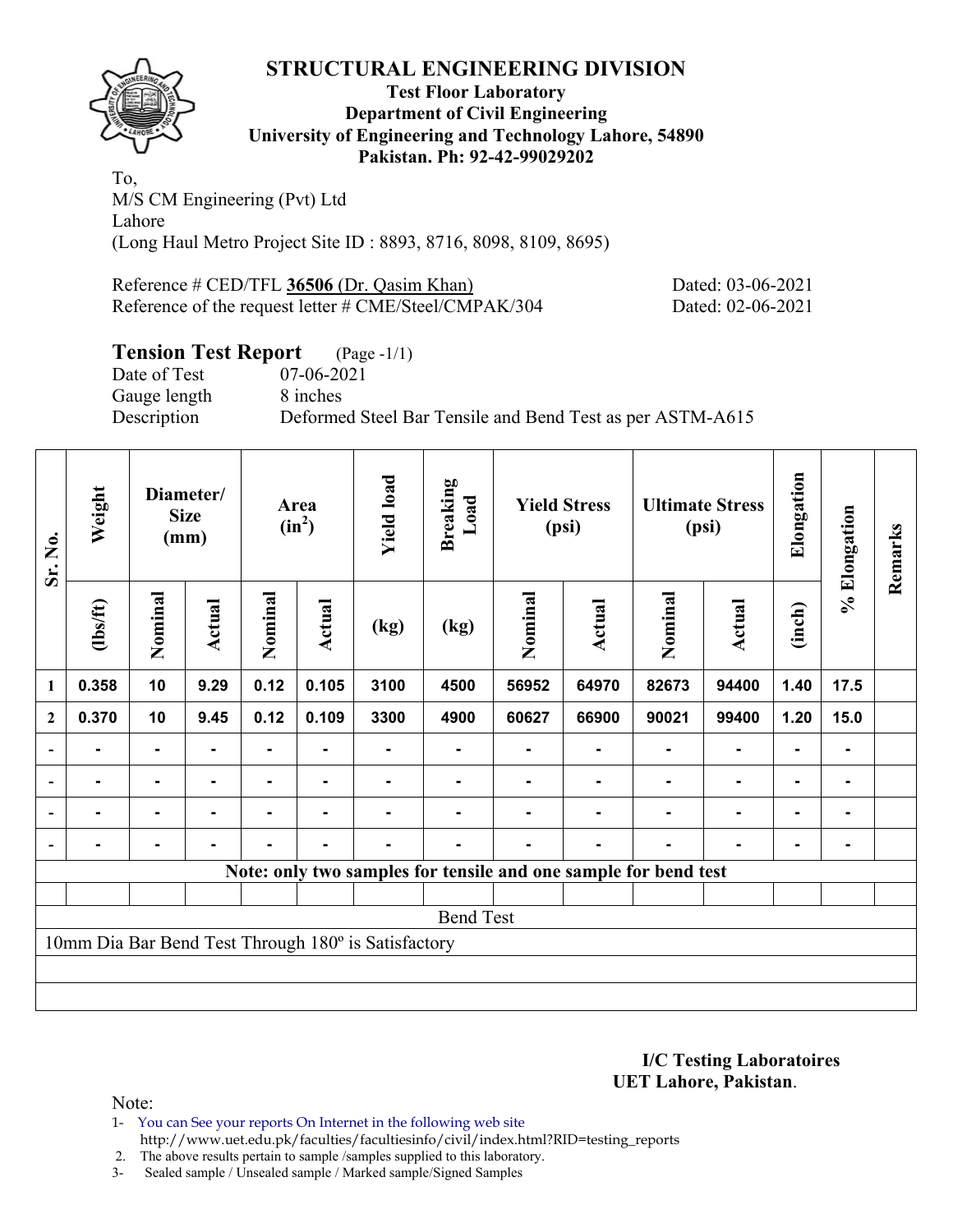

#### **Test Floor Laboratory Department of Civil Engineering University of Engineering and Technology Lahore, 54890 Pakistan. Ph: 92-42-99029202**

To, M/S CM Engineering (Pvt) Ltd Lahore (Project CMPAK Site ID : 52900, 52946, 52898, 52945, 52903, 52897, 52899, 52784, 52670, 53001, 52891, 53163, 52151, 51769, 50748)

| Reference # CED/TFL 36507 (Dr. Qasim Khan)                      | Dated: 03-06-2021 |
|-----------------------------------------------------------------|-------------------|
| Reference of the request letter $\# \text{CME/Steel/CMPAK}/301$ | Dated: 01-06-2021 |

#### **Tension Test Report** (Page -1/1)

Date of Test 07-06-2021 Gauge length 8 inches

Description Deformed Steel Bar Tensile and Bend Test as per ASTM-A615

| Sr. No.                  | Weight           | Diameter/<br><b>Size</b><br>(mm) |                | Area<br>$(in^2)$ |                | <b>Yield load</b>                                   | <b>Breaking</b><br>Load                                         | <b>Yield Stress</b><br>(psi) |               | <b>Ultimate Stress</b><br>(psi) |               | Elongation<br>% Elongation |      | Remarks |
|--------------------------|------------------|----------------------------------|----------------|------------------|----------------|-----------------------------------------------------|-----------------------------------------------------------------|------------------------------|---------------|---------------------------------|---------------|----------------------------|------|---------|
|                          | (1bs/ft)         | Nominal                          | Actual         | Nominal          | <b>Actual</b>  | (kg)                                                | (kg)                                                            | Nominal                      | <b>Actual</b> | Nominal                         | <b>Actual</b> | (inch)                     |      |         |
| 1                        | 0.377            | 10                               | 9.54           | 0.12             | 0.111          | 3100                                                | 4700                                                            | 56952                        | 61610         | 86347                           | 93500         | 1.50                       | 18.8 |         |
| $\mathbf{2}$             | 0.360            | 10                               | 9.32           | 0.12             | 0.106          | 3100                                                | 4500                                                            | 56952                        | 64650         | 82673                           | 93900         | 1.40                       | 17.5 |         |
| $\overline{\phantom{a}}$ |                  | $\blacksquare$                   |                |                  |                |                                                     |                                                                 |                              |               |                                 |               |                            |      |         |
| $\overline{\phantom{a}}$ | ۰                | $\blacksquare$                   | $\blacksquare$ | ۰                | ٠              |                                                     |                                                                 |                              |               |                                 | ۰             | $\blacksquare$             |      |         |
| $\overline{\phantom{a}}$ | ۰                |                                  | $\blacksquare$ | ٠.               | $\blacksquare$ |                                                     |                                                                 |                              | -             | ٠                               | ٠             | $\blacksquare$             |      |         |
| $\blacksquare$           | $\blacksquare$   | ۰                                | $\blacksquare$ | -                | ٠              | $\blacksquare$                                      |                                                                 |                              | ۰             | $\blacksquare$                  | ۰             | $\blacksquare$             |      |         |
|                          |                  |                                  |                |                  |                |                                                     | Note: only two samples for tensile and one sample for bend test |                              |               |                                 |               |                            |      |         |
|                          |                  |                                  |                |                  |                |                                                     |                                                                 |                              |               |                                 |               |                            |      |         |
|                          | <b>Bend Test</b> |                                  |                |                  |                |                                                     |                                                                 |                              |               |                                 |               |                            |      |         |
|                          |                  |                                  |                |                  |                | 10mm Dia Bar Bend Test Through 180° is Satisfactory |                                                                 |                              |               |                                 |               |                            |      |         |
|                          |                  |                                  |                |                  |                |                                                     |                                                                 |                              |               |                                 |               |                            |      |         |
|                          |                  |                                  |                |                  |                |                                                     |                                                                 |                              |               |                                 |               |                            |      |         |

**I/C Testing Laboratoires UET Lahore, Pakistan**.

- 1- You can See your reports On Internet in the following web site http://www.uet.edu.pk/faculties/facultiesinfo/civil/index.html?RID=testing\_reports
- 2. The above results pertain to sample /samples supplied to this laboratory.
- 3- Sealed sample / Unsealed sample / Marked sample/Signed Samples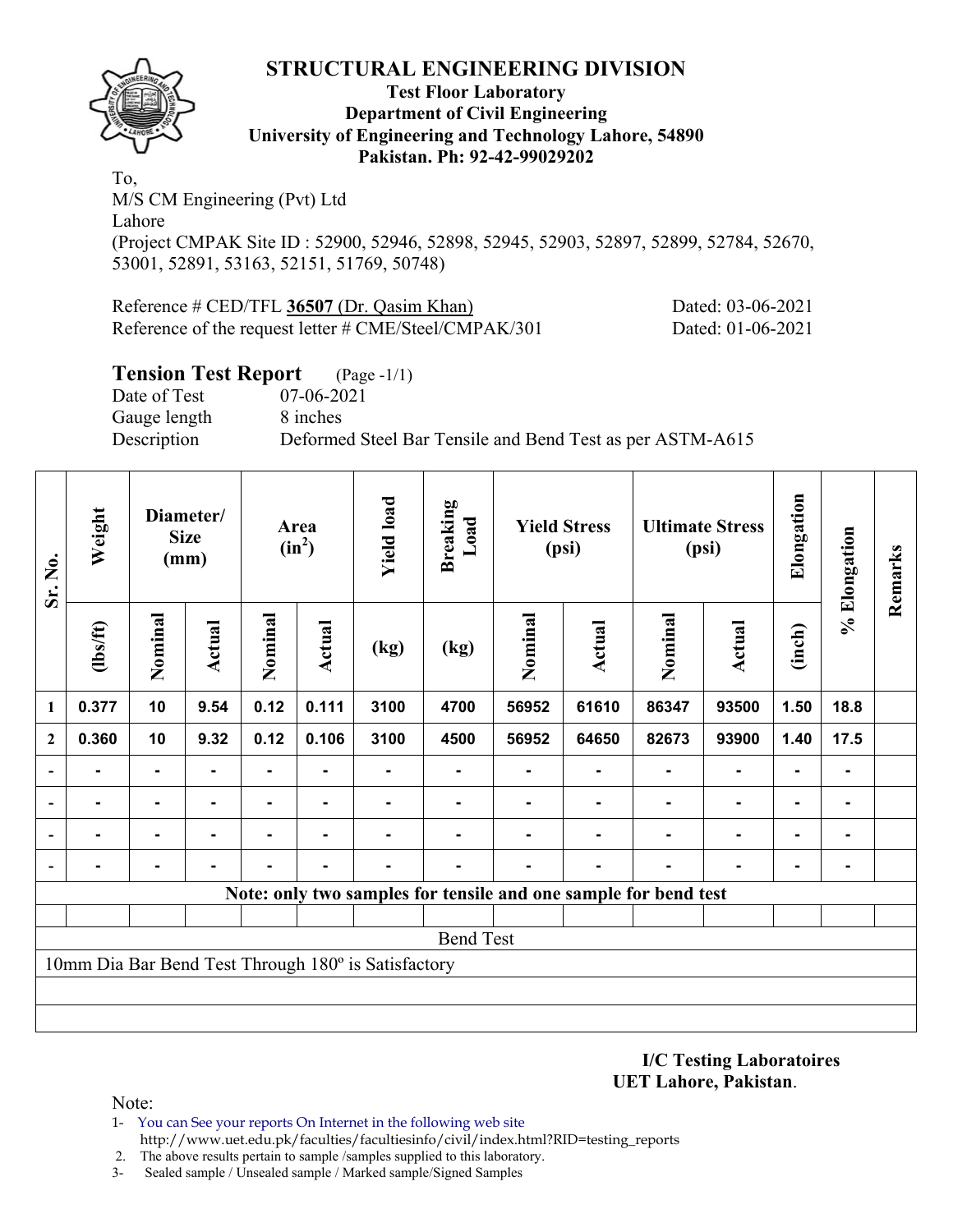

#### **Test Floor Laboratory Department of Civil Engineering University of Engineering and Technology Lahore, 54890 Pakistan. Ph: 92-42-99029202**

To, Resident Engineer NESPAK Punjab Intermediate Cities Improvement Investment Program (PICIIP), Consultancy Services for Enginbeering, Procurement and Construction Management Rehabilitation / Improvement of Water Supply System Sahiwal - LOT 1

Reference # CED/TFL 36513 (Dr. Qasim Khan) Dated: 04-06-2021 Reference of the request letter # 3976/11/MT/Lot-1/88 Dated: 28-05-2021

**Tension Test Report** (Page -1/1)

Date of Test 07-06-2021

Gauge length 8 inches

Description Deformed Steel Bar Tensile and Bend Test as per ASTM A615

| Sr. No.          | Weight<br>Diameter/<br><b>Size</b>                    |                          |                  |                          | <b>Yield load</b><br>Area<br>$(in^2)$ |       | <b>Breaking</b><br>Load                                         | <b>Yield Stress</b><br>(psi) |        |         | <b>Ultimate Stress</b><br>(psi) | Elongation               | % Elongation   | Remarks             |
|------------------|-------------------------------------------------------|--------------------------|------------------|--------------------------|---------------------------------------|-------|-----------------------------------------------------------------|------------------------------|--------|---------|---------------------------------|--------------------------|----------------|---------------------|
|                  | $\frac{2}{10}$                                        | Nominal<br>$(\#)$        | Actual<br>(inch) | Nominal                  | <b>Actual</b>                         | (kg)  | (kg)                                                            | Nominal                      | Actual | Nominal | Actual                          | (inch)                   |                |                     |
| 1                | 4.245                                                 | 10                       | 1.260            | 1.27                     | 1.248                                 | 45000 | 57200                                                           | 78100                        | 79490  | 99300   | 101100                          | 1.50                     | 18.8           |                     |
| $\boldsymbol{2}$ | 4.246                                                 | 10                       | 1.261            | 1.27                     | 1.248                                 | 44600 | 56600                                                           | 77500                        | 78770  | 98300   | 100000                          | 1.50                     | 18.8           | <b>Mughal Steel</b> |
|                  |                                                       |                          |                  |                          |                                       |       |                                                                 |                              |        |         | $\overline{\phantom{0}}$        | ۰                        |                |                     |
| ۰                |                                                       | $\overline{\phantom{0}}$ |                  | $\overline{\phantom{0}}$ |                                       |       |                                                                 |                              |        |         | $\overline{\phantom{0}}$        | $\overline{\phantom{0}}$ |                |                     |
|                  |                                                       | $\overline{\phantom{0}}$ |                  | $\overline{\phantom{0}}$ | ٠                                     |       |                                                                 |                              |        |         | $\overline{\phantom{0}}$        | $\overline{\phantom{0}}$ | $\overline{a}$ |                     |
|                  |                                                       |                          |                  |                          |                                       |       |                                                                 |                              |        |         |                                 | $\overline{\phantom{0}}$ |                |                     |
|                  |                                                       |                          |                  |                          |                                       |       | Note: only two samples for tensile and one sample for bend test |                              |        |         |                                 |                          |                |                     |
|                  |                                                       |                          |                  |                          |                                       |       |                                                                 |                              |        |         |                                 |                          |                |                     |
|                  | <b>Bend Test</b>                                      |                          |                  |                          |                                       |       |                                                                 |                              |        |         |                                 |                          |                |                     |
|                  | #10 Bar Bend Test Through $180^\circ$ is Satisfactory |                          |                  |                          |                                       |       |                                                                 |                              |        |         |                                 |                          |                |                     |
|                  |                                                       |                          |                  |                          |                                       |       |                                                                 |                              |        |         |                                 |                          |                |                     |
|                  |                                                       |                          |                  |                          |                                       |       |                                                                 |                              |        |         |                                 |                          |                |                     |

**I/C Testing Laboratoires UET Lahore, Pakistan**.

- 1- You can See your reports On Internet in the following web site http://www.uet.edu.pk/faculties/facultiesinfo/civil/index.html?RID=testing\_reports
- 2. The above results pertain to sample /samples supplied to this laboratory.
- 3- Sealed sample / Unsealed sample / Marked sample/Signed Samples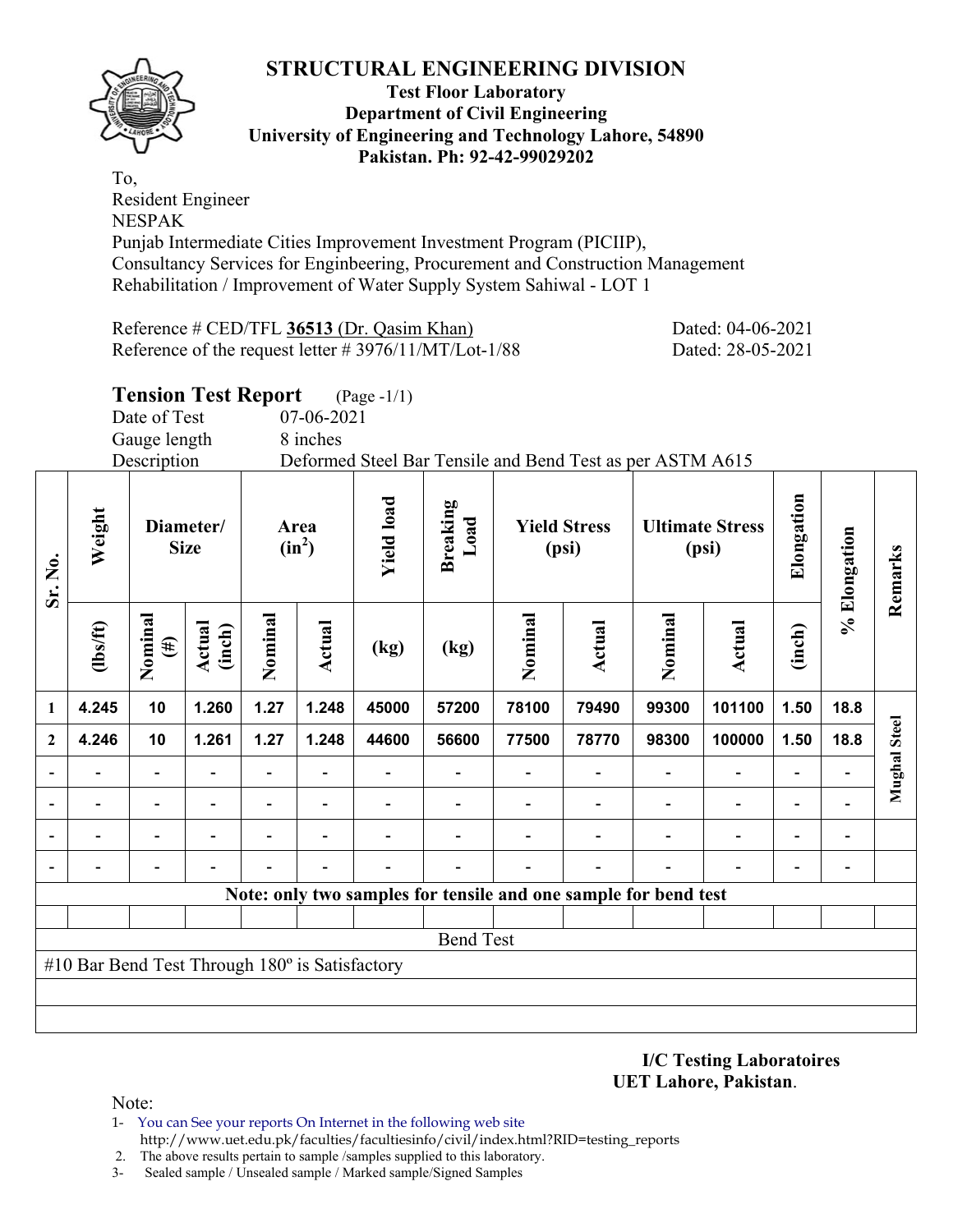

**Test Floor Laboratory Department of Civil Engineering University of Engineering and Technology Lahore, 54890 Pakistan. Ph: 92-42-99029202** 

To, M/S Haris & Co Lahore (Edotco B2S Project)

Reference # CED/TFL 36515 (Dr. Qasim Khan) Dated: 04-06-2021 Reference of the request letter # 0013 Dated: 03-06-2021

#### **Tension Test Report** (Page -1/1) Date of Test 07-06-2021 Gauge length 8 inches Description Deformed Steel Bar Tensile and Bend Test as per ASTM-A615

| Sr. No.                  | Weight                                                         | Diameter/<br><b>Size</b><br>(mm) |                | Area<br>$(in^2)$ |                | <b>Yield load</b>                                   | <b>Breaking</b><br>Load | <b>Yield Stress</b><br>(psi) |               | <b>Ultimate Stress</b><br>(psi) |                | Elongation     | % Elongation | Remarks |
|--------------------------|----------------------------------------------------------------|----------------------------------|----------------|------------------|----------------|-----------------------------------------------------|-------------------------|------------------------------|---------------|---------------------------------|----------------|----------------|--------------|---------|
|                          | $\frac{2}{10}$                                                 | Nominal                          | Actual         | Nominal          | Actual         | (kg)                                                | (kg)                    | Nominal                      | <b>Actual</b> | Nominal                         | Actual         | (inch)         |              |         |
| $\mathbf{1}$             | 0.376                                                          | 10                               | 9.52           | 0.12             | 0.110          | 3400                                                | 4800                    | 62464                        | 67850         | 88184                           | 95800          | 1.10           | 13.8         |         |
| $\overline{\phantom{a}}$ |                                                                | ٠                                |                |                  |                |                                                     |                         |                              |               |                                 |                |                |              |         |
| $\overline{\phantom{a}}$ |                                                                | $\blacksquare$                   | $\blacksquare$ |                  |                |                                                     |                         |                              |               |                                 | $\blacksquare$ | $\blacksquare$ |              |         |
| $\blacksquare$           | -                                                              | ۰                                |                | $\blacksquare$   | ٠              |                                                     |                         |                              |               |                                 | $\blacksquare$ | $\blacksquare$ |              |         |
|                          | Ξ.                                                             | $\blacksquare$                   | $\blacksquare$ | ٠                | $\blacksquare$ |                                                     |                         |                              |               |                                 | ۰              | $\blacksquare$ |              |         |
| $\blacksquare$           |                                                                | ۰                                |                |                  |                |                                                     |                         |                              | ۰.            |                                 | $\blacksquare$ | ۰              |              |         |
|                          | Note: only one sample for tensile and one sample for bend test |                                  |                |                  |                |                                                     |                         |                              |               |                                 |                |                |              |         |
|                          |                                                                |                                  |                |                  |                |                                                     |                         |                              |               |                                 |                |                |              |         |
| <b>Bend Test</b>         |                                                                |                                  |                |                  |                |                                                     |                         |                              |               |                                 |                |                |              |         |
|                          |                                                                |                                  |                |                  |                | 10mm Dia Bar Bend Test Through 180° is Satisfactory |                         |                              |               |                                 |                |                |              |         |
|                          |                                                                |                                  |                |                  |                |                                                     |                         |                              |               |                                 |                |                |              |         |
|                          |                                                                |                                  |                |                  |                |                                                     |                         |                              |               |                                 |                |                |              |         |

**I/C Testing Laboratoires UET Lahore, Pakistan**.

Note:

1- You can See your reports On Internet in the following web site http://www.uet.edu.pk/faculties/facultiesinfo/civil/index.html?RID=testing\_reports

2. The above results pertain to sample /samples supplied to this laboratory.